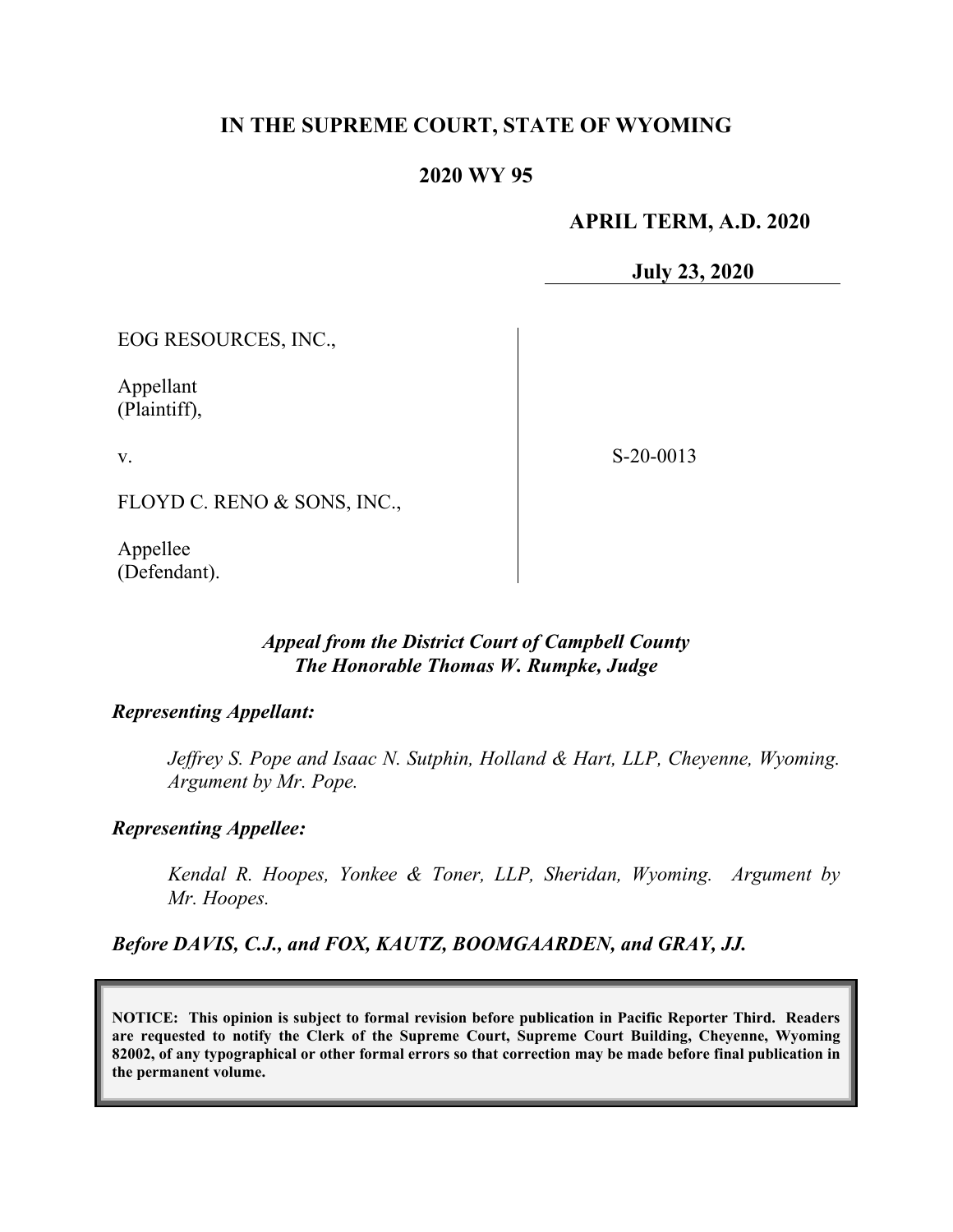#### **FOX, Justice.**

[¶1] EOG Resources, Inc. (EOG) conducted oil and gas operations on the Floyd C. Reno & Sons, Inc. (Reno) ranch pursuant to a 2010 surface use agreement. In 2019, EOG proposed an amended surface use agreement that would grant it additional rights over the property. Reno rejected the proposal. In response, EOG filed a complaint under the Wyoming Eminent Domain Act, seeking to condemn rights-of-way, easements, and surface use rights on approximately 2,100 acres of Reno property. The district court began the hearing on EOG's complaint, then continued it. Nearly four months later, EOG amended the complaint, now seeking to condemn only a 70-acre pipeline easement. The district court dismissed EOG's complaint, concluding that EOG had not complied with the Eminent Domain Act's good-faith negotiation requirement. We affirm.

# *ISSUE*

[¶2] Did the district court err by concluding that EOG failed to satisfy the Wyoming Eminent Domain Act's good-faith negotiation requirement?

# *FACTS*

[¶3] EOG holds various oil and gas leases throughout Campbell and Converse Counties, some of which underlie the Reno ranch. Since 2010, EOG has conducted oil and gas operations on Reno's land pursuant to a surface use agreement. In 2019, EOG proposed entering into an "Amended and Restated Surface Use Agreement," that would grant it additional "surface use rights," "access rights-of-way and easements." Under the amended surface use agreement, EOG would drill horizontal wells in the Niobrara and Mowry oil and gas formations to develop up to approximately 400 additional wells on the Reno ranch, along with extensive associated infrastructure.

[¶4] EOG sent Reno an "Initial Offer Letter" informing it of the proposed project. The letter stated:

> EOG is seeking to acquire access rights-of-way and easements across [Reno] property . . . as well as surface use rights associated with the well site locations and other related infrastructure necessary for (i) the development and transportation of oil and gas, and (ii) the associated use, treatment and disposal of water associated with the development and transportation of oil and gas. This letter constitutes an offer to purchase those easements and surface use rights.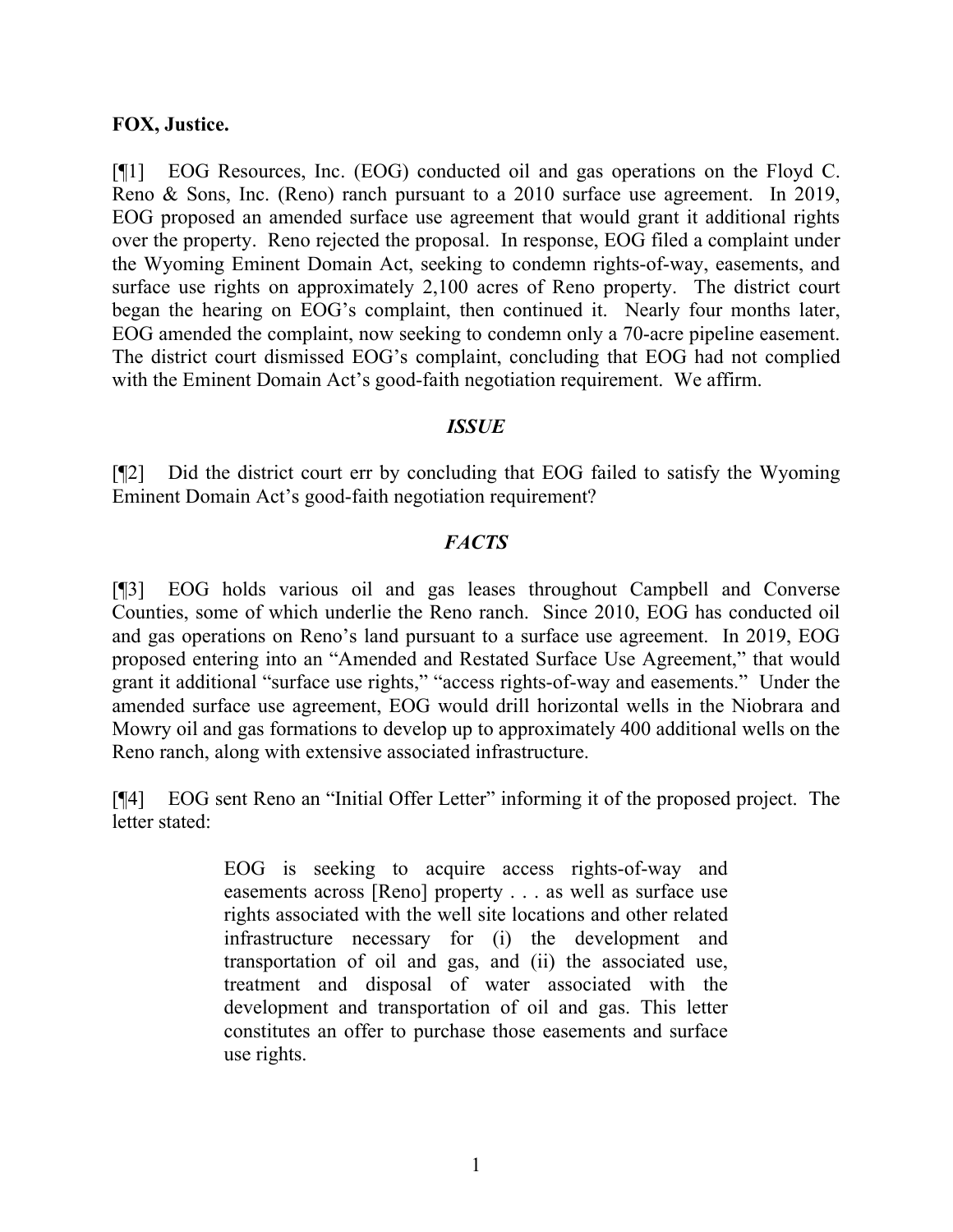For these rights, EOG offered Reno "an initial payment of up to \$7,352,115.00 for full project development" and "annual payments of up to \$2,202,480.00 . . . for full project development," but stated that EOG would "pay based on actual development[.]" The proposed surface use agreement offered Reno an initial payment of \$40.00 per rod and \$7.50 per rod annually for buried oil, water, or gas pipelines "[i]n the event that [EOG] desire[d] to construct" such infrastructure.

[¶5] The letter also referred to pending litigation between EOG and Reno concerning the extent of EOG's rights and interests under the 2010 surface use agreement. EOG asserted that "all of the rights and surface uses set forth" in the agreements attached to its offer were necessary for its proposed project, noting that "[s]ome – but not all – of those necessary rights and surface uses are covered at least in part by provisions of the 2010 SUA; others are intertwined, or are altogether different, than those set forth in the enclosed agreements." It stated that if Reno was "willing to clearly stipulate . . . which specific rights and surface uses . . . [were] covered by the 2010 SUA," EOG would "consider withdrawing those stipulated rights and uses from this offer." The letter advised that Reno was "not obligated to accept this offer" but that if Reno did not provide a timely response and good-faith negotiations failed, "EOG may move forward with legal proceedings to obtain surface use and access rights."

[¶6] Attached to the letter was a "map showing the overview of EOG's proposed operations, including well site locations, access roads, pipeline and other infrastructure corridors, compressor stations, communication towers, water sources, water ponds and other necessary surface uses[.]"

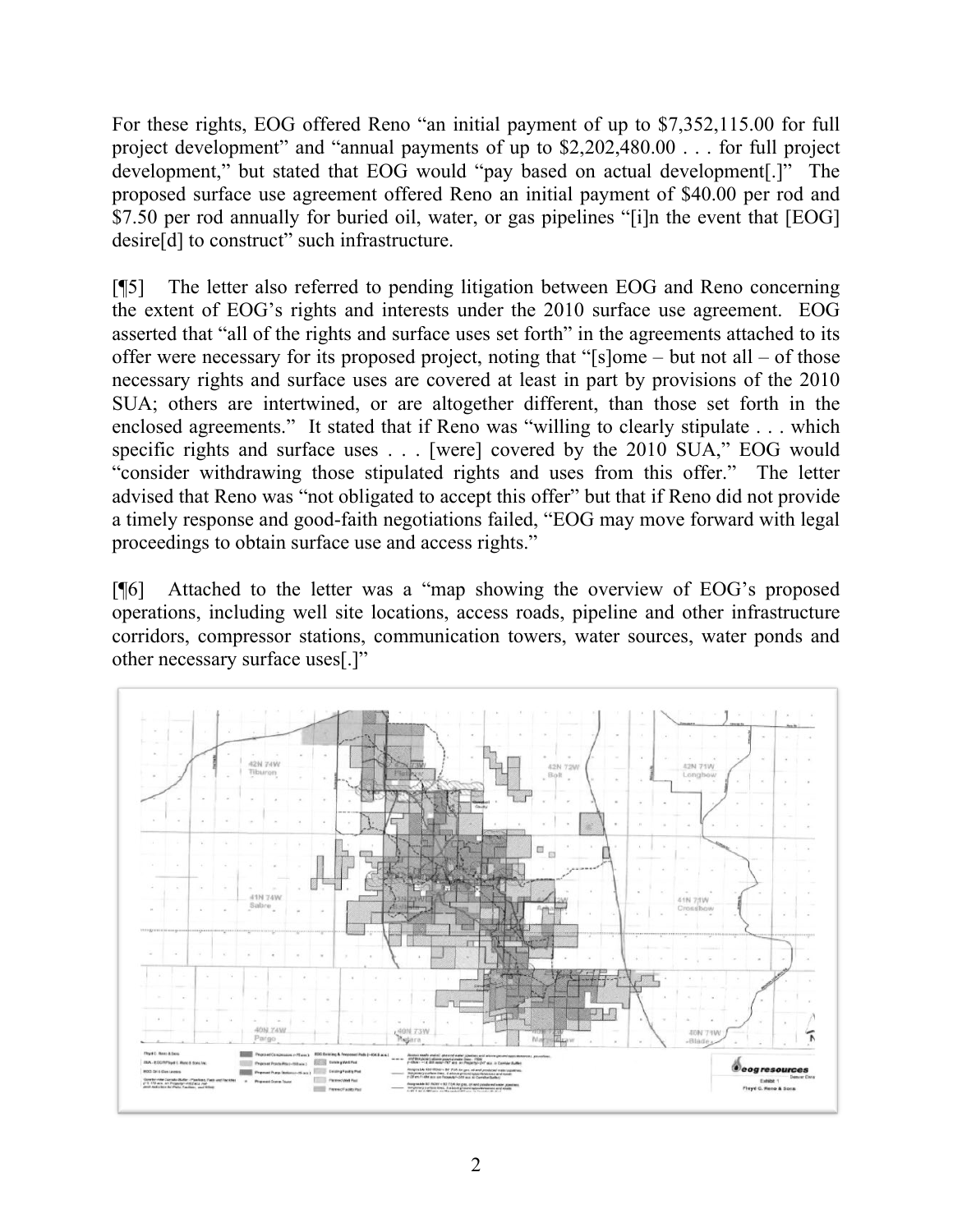Exhibit  $17<sup>1</sup>$  $17<sup>1</sup>$  Also attached to the letter was a "financial summary chart," the proposed "Amended and Restated Surface Use Agreement," a proposed "Water Wells and Water Ponds Agreement," and a proposed "Facility Site Lease." The letter stated that these documents "depict[ed] the size and location of the easements and surface use rights EOG [was] seeking" and "provided] information about the project and the project's potential impact in sufficient detail for reasonable identification on [Reno] property."

[¶7] Reno rejected EOG's offer and proposed a counteroffer that, among other modifications, sought considerably higher compensation for the project. Reno also noted that the existing surface use agreement between EOG and Reno was "incredibly broad" and that it already authorized EOG to "undertake most of [its] proposed development plan as long as [EOG] strictly complie[d]" with the agreement. EOG responded with a "Final Offer Letter," stating that it was "of the opinion that the compensation and other terms offered [in Reno's counteroffer] greatly exceed[ed] any reasonable market value for the rights-of-way, easements and other surface use rights sought by EOG." EOG again stated that it would "consider withdrawing" from the offer any rights that Reno was willing to stipulate EOG already had under the 2010 surface use agreement. Absent such stipulation, EOG offered to acquire the interests identified in its initial offer on largely the same terms. $2$ 

[¶8] EOG filed a "Complaint in Condemnation," seeking to condemn "[n]on-exclusive surface use rights, easements, and rights-of-way, including well-site locations" over approximately 2,110.96 acres. Attached to the complaint was the same map provided to Reno in EOG's initial offer letter. The complaint alleged compliance with various requirements of the Wyoming Eminent Domain Act, including the Act's good-faith negotiation requirement. Pursuant to W.R.C.P. 71.1, EOG requested "an expedited hearing to determine [its] right to condemn the interests sought" and an order granting it immediate possession and use of the property, with a hearing to determine the value of compensation later on.

[¶9] The district court held a hearing on EOG's request for immediate possession. EOG presented evidence that its horizontal-well project was designed to "minimize the impact to the surface" of the Reno ranch, that EOG's existing surface use rights were insufficient for the project, and that the project would result in significant royalty and tax payments to the State. EOG also presented evidence that, in addition to its initial and

<span id="page-3-0"></span><sup>&</sup>lt;sup>1</sup> The map provided to Reno was color-coded and included a legible map key. This black-and-white reproduction serves only as a visual aid.

<span id="page-3-1"></span><sup>&</sup>lt;sup>2</sup> EOG "accede<sup>[d]</sup> to [Reno's] request to remove (rather than bury) [water] pond liners upon abandonment" and rescinded its "Commitment to Deliver Produced Water to Ponds in Limited Area." These changes to EOG's final offer are not at issue in this appeal.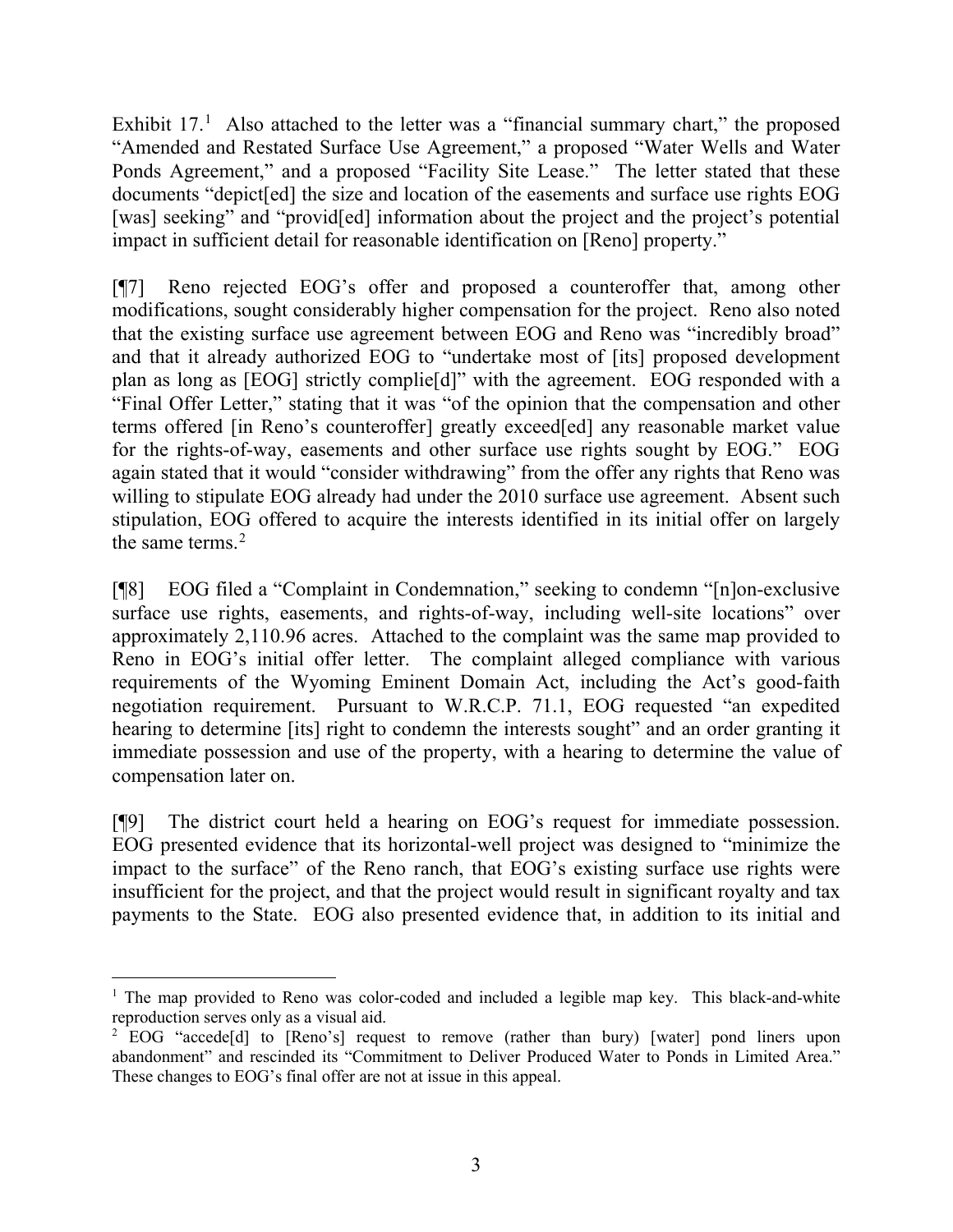final offer letters, it had attended meetings with Reno to discuss the scope of the project and answer any questions about it.

[¶10] EOG's division manager of facilities and pipeline, William Pritchard, testified concerning the map that EOG had provided Reno with its initial and final offer letters. He explained that the map "show[ed] all the infrastructure that is required to develop the ... mineral assets underlying [the Reno] acreage." He believed that EOG was not seeking any rights in the condemnation action that it had not explained or shown to Reno in prior negotiations.

[¶11] Peter Garbee, an EOG landman, also testified concerning the offer made to Reno and the map and other documents provided to Reno with the offer. Mr. Garbee explained that the map showed "all of the proposed operations" and that the financial summary spreadsheet "was the breakdown of the payments and showed the acreage . . . for the proposed sites." He asserted that the map, financial summary spreadsheet, and proposed agreements "would sufficiently enable [Reno] to evaluate the effect of the proposed project" and that "if there was anything that [Reno] still had questions about, [it] could ask." Finally, he acknowledged that the \$7,352,115.00 offer to Reno was "contingent" on actual development, meaning that the full amount would only be paid if and when EOG completed every piece of proposed infrastructure. Thus, instead of a lump-sum payment of \$7,352,115.00, Reno would receive discrete sums for separate pieces of the project, as broken down in the financial summary spreadsheet, raising the possibility that Reno could receive far less.

[¶12] The president of Reno, Pete Reno, testified about the oil and gas operations EOG conducted on the Reno ranch pursuant to the 2010 surface use agreement, stating that EOG had "conducted every kind of oil and gas operation that they ever wanted to do on these lands in the past, they're doing it now as we speak and they are allowed to do it tomorrow." He also testified that he could not tell from the map where proposed rightsof-way and other facilities were to be located. He explained that the map was "small," "jumbled up," and that there were "a lot of things on it." He acknowledged that EOG provided Reno several "larger" maps at "in-person meetings," that showed "different things." Mr. Reno also testified that it was "hard to tell" what compensation EOG was offering Reno because it was unclear whether Reno would "ever get the \$7 million."

[¶13] After Mr. Reno's testimony, the district court continued the hearing to allow Reno additional time to designate an expert. Meanwhile, EOG filed a motion for leave to amend its complaint, which the district court granted. The amended complaint stated that "EOG has constructed and will continue to construct well pads, roads, pipelines, and other infrastructure" under the 2010 surface use agreement, but that it needed to condemn 70 acres for construction and operation of a water pipeline (the BNN Pipeline). EOG attached a map to its amended complaint depicting only the 70 acres it now sought to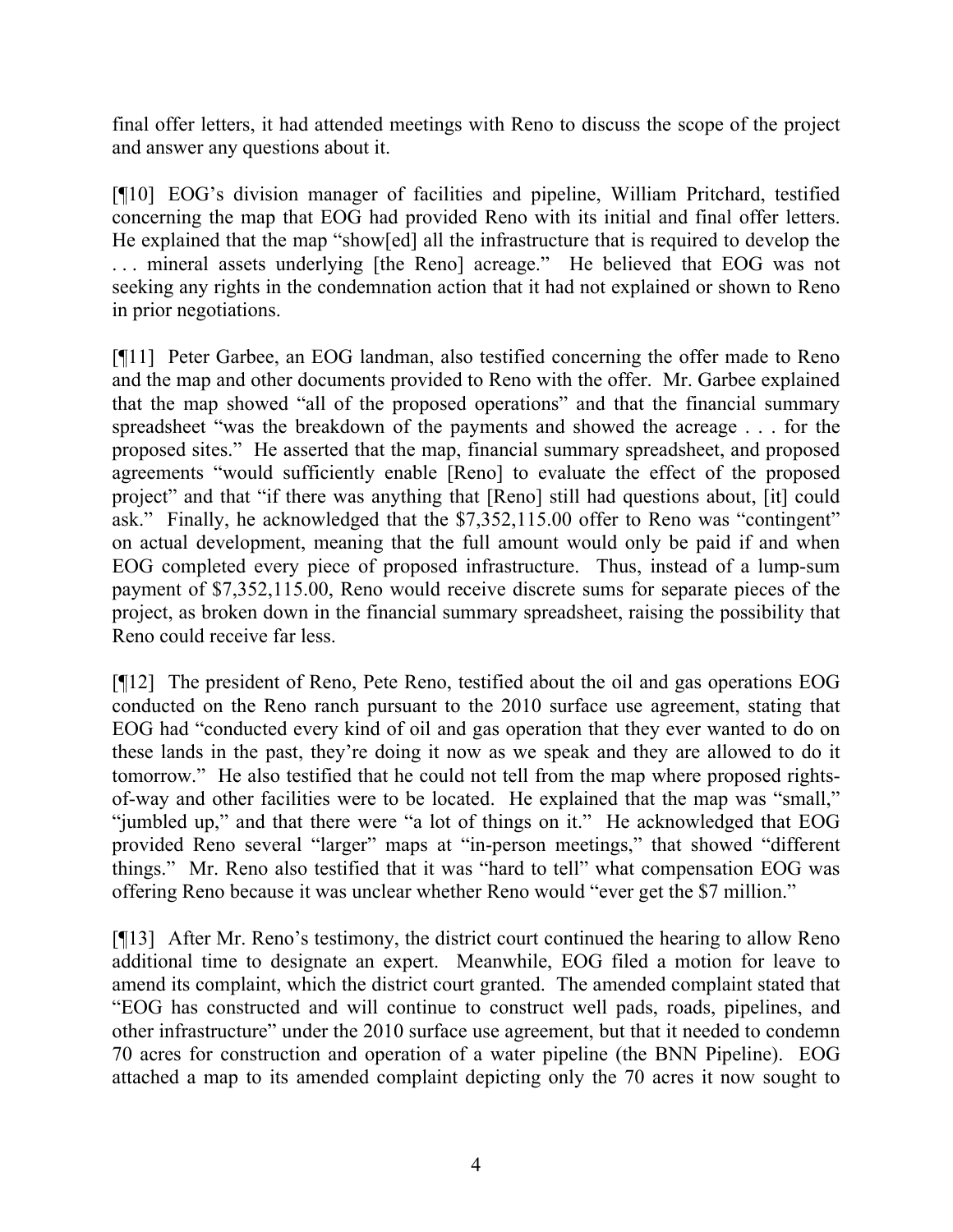condemn. EOG acknowledged that prior "negotiations contemplated a larger taking than EOG now seeks in [the] Amended Complaint" but asserted that "the taking requested in [the] Amended Complaint remains a small subset of the property EOG originally sought to acquire in those negotiations and letters."

[¶14] The district court reconvened the condemnation hearing shortly after EOG filed its amended complaint. The court questioned EOG about the rights it sought under the amended complaint and whether EOG had previously offered Reno compensation for those particular rights. EOG explained that it had amended its complaint because Mr. Reno's testimony at the condemnation hearing made clear that the 2010 surface use agreement granted EOG most of the rights it needed to complete its project. "Once [EOG] understood that," it "chose to strip out everything that Mr. Reno said they could do under the 2010" agreement. However, the agreement did not grant EOG the "on, over and through rights" it needed to complete the BNN Pipeline, which was critical to the project. EOG argued that even though it "reduced the scope of what [it was] seeking to condemn," it had complied with the Wyoming Eminent Domain Act because the 70 acres it sought for the BNN Pipeline were included in its initial and final offers and depicted on the maps provided to Reno. It also asserted that the amount of compensation Reno would receive for the 70 acres was clear in the offer because the financial summary spreadsheet proposed an initial payment of \$40.00 per rod and \$7.50 per rod annually for buried oil, water, or gas pipelines.

[¶15] In its oral ruling at the end of the proceedings, the district court concluded that EOG had "carried its burden of proving that its project is in the public interest and is of necessity." It also concluded that EOG's amended complaint adequately described the property it sought to condemn.<sup>[3](#page-5-0)</sup> However, the court held that EOG had failed to satisfy the Eminent Domain Act's good-faith negotiation requirement, reasoning:

> The Court agrees with [Reno] that EOG failed to make an offer to acquire the property sought under Wyoming Statute  $1-26-509(c)(iii)(E)$ . In [its] original Complaint, EOG sought to acquire 2,110.96 acres of land. Later, EOG amended its Complaint to acquire 70 acres of land, much less than the original Complaint. However, nowhere in [its initial offer] did EOG make an offer to acquire the 70 acres of land . . . .

> Here the Court does not credit Mr. Garbee's testimony that an offer was made. Instead, the Court looks to the plain

<span id="page-5-0"></span><sup>&</sup>lt;sup>3</sup> The district court concluded that EOG's original complaint did not adequately describe the location of proposed water retention ponds but that the amended complaint cured this deficiency because EOG no longer sought to condemn land for water retention ponds.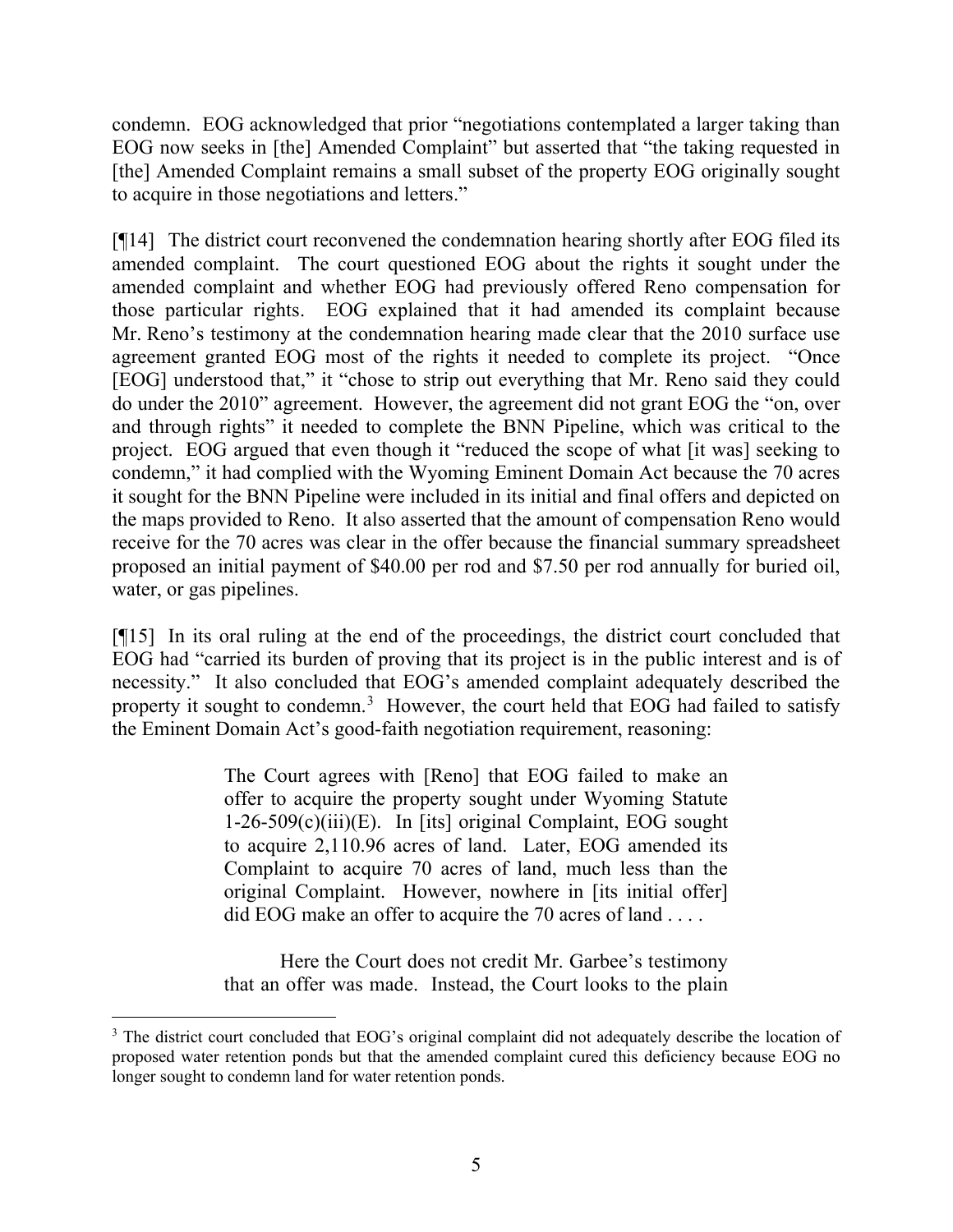language of the initial offer. The letter specifically states ... an initial payment of up to \$7,352,115 for full project development for the rights and privileges described in the amended SUA[,] water agreement[,] and lease. There was no offer to purchase an easement over any sort [of] land. Instead, it is an offer to eventually pay for personal rights to use [Reno's] land for its oil and gas development. Moreover, the very next line of the initial offer letter states that EOG will pay on actual development . . . .

As EOG repeatedly emphasized during this case, the initial offer letter did not require payment until EOG used the land. Conversely, in this condemnation action, EOG sought to have this Court order that certain lands be handed over to EOG at the conclusion of the hearing. At no time during the negotiations did EOG offer to pay money or offer anything else of value to actually acquire the land it now seeks to have this Court condemn.

As the parties know, acquiring rights to go on someone else's land under a surface use agreement has a very different impact on the land. Unless released by the surface owner, the original contracting party always remains responsible for damages. [*Pennaco Energy, Inc. v. KD Co., LLC*, 2015 WY 152, 363 P.3d 18 (Wyo. 2015)].

Conversely, a condemnor obtains an easement running with . . . land which he may freely convey and alienate without regard to the surface owner's wishes.... [T]he initial offer letter sought apples in the form of surface use rights under a contract, and the condemnation Complaint, even as amended, seeks oranges in the form of easements across [Reno] lands that touch and concern and run with those lands. Thus, EOG never made an offer to acquire the property sought that it now seeks in this condemnation action. It only made an [offer] to obtain different rights to use some of the same property.

The district court denied EOG's request for immediate possession and dismissed its complaint. EOG timely appealed.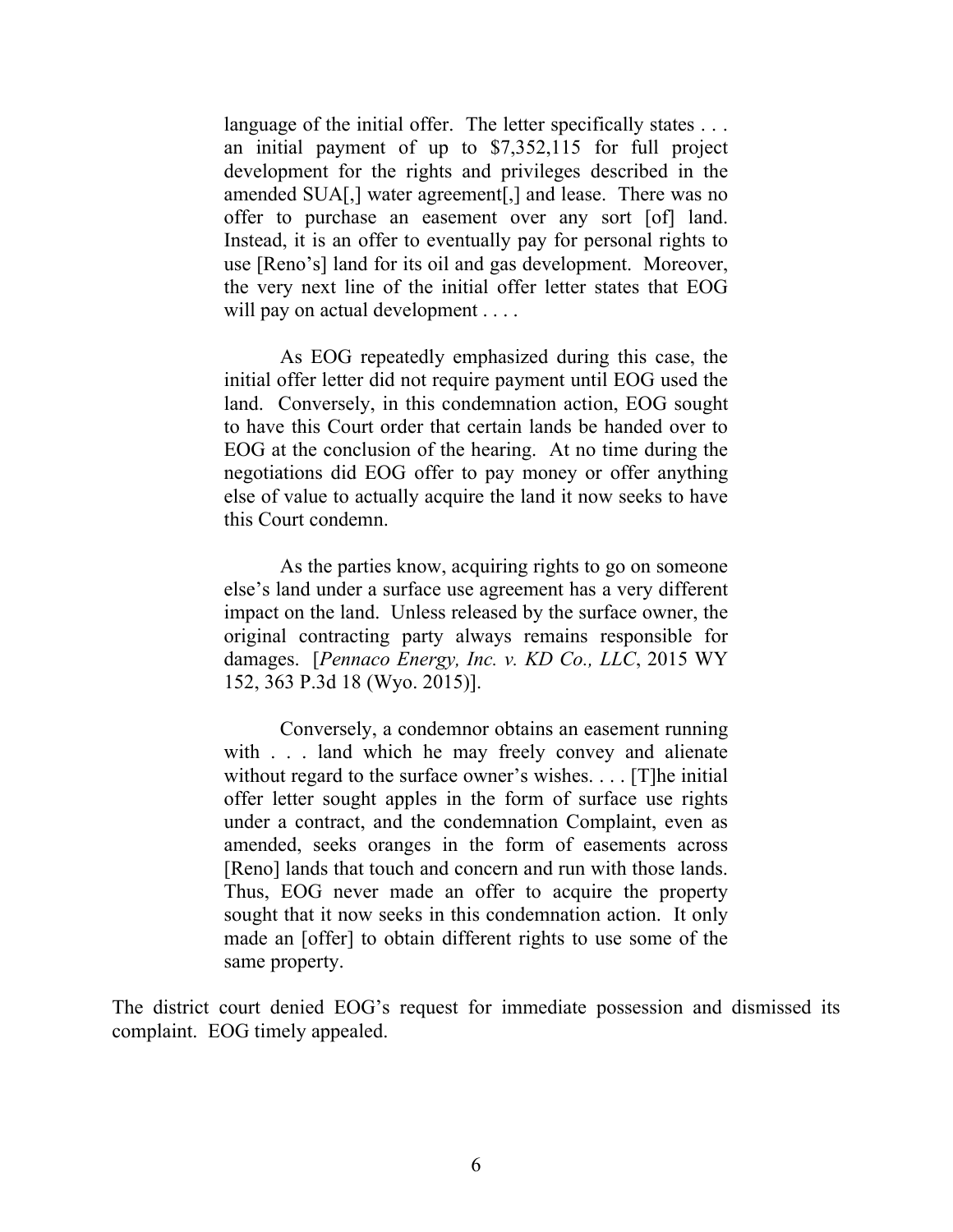#### *STANDARD OF REVIEW*

[¶16] The parties disagree as to the applicable standard of review. EOG asserts that the district court dismissed its amended complaint "based on its erroneous interpretation of Wyo. Stat. [Ann.]  $\S 1-26-509(c)(iii)(E)$ ," warranting de novo review. Reno asserts that the "matters to be determined in a condemnation hearing . . . are issues of fact" to which we should defer unless clearly erroneous. We have articulated the following standard when reviewing a district court's determination of issues arising from eminent domain proceedings:

> Eminent domain proceedings are authorized by constitutional and statutory provisions and governed by W.R.C.P. 71.1. The district court determines all issues arising on the complaint for condemnation including notice, the plaintiff's right to make the appropriation, plaintiff's inability to agree with the owner, the necessity for the appropriation, and the regularity of the proceedings. W.R.C.P.  $71.1(e)(2)(A)$ . Only the issue of compensation may be tried before a jury. W.R.C.P. 71.1(j).

> > When we review the district court's determination of issues required by Rule  $71.1(e)(2)$ , "we uphold the judgment if there is evidence to support it, and in doing so we look only to the evidence submitted by the prevailing party and give to it every favorable inference which may be drawn therefrom, without considering any contrary evidence." *Town of Wheatland v. Bellis Farms, Inc.*, 806 P.2d 281, 284 (Wyo. 1991). Where the district court's ultimate conclusions decide questions of law, we afford no deference to its decision. *See Coronado Oil Co. v. Grieves*, 603 P.2d 406, 410 (Wyo. 1979); *see also Homesite Co. v. Board of County Comm'rs of Laramie*, 69 Wyo. 236, 240 P.2d 885, 889 (1952).

*Conner v. Bd. of Cty. Comm'rs, Natrona Cty.*, 2002 WY 148, ¶ 8, 54 P.3d 1274, 1278-79 (Wyo. 2002) (quoting *Wyo. Res. Corp. v. T-Chair Land Co.*, 2002 WY 104, ¶¶ 7-8, 49 P.3d 999, 1001 (Wyo. 2002)); *see also Bridle Bit Ranch Co. v. Basin Elec. Power Coop.*, 2005 WY 108, ¶ 50, 118 P.3d 996, 1016 (Wyo. 2005) (concluding that the record demonstrated condemnor's good-faith efforts to negotiate with condemnees). The extent to which an initial offer to acquire property must align with property sought in condemnation is a legal question that we review de novo. We uphold a district court's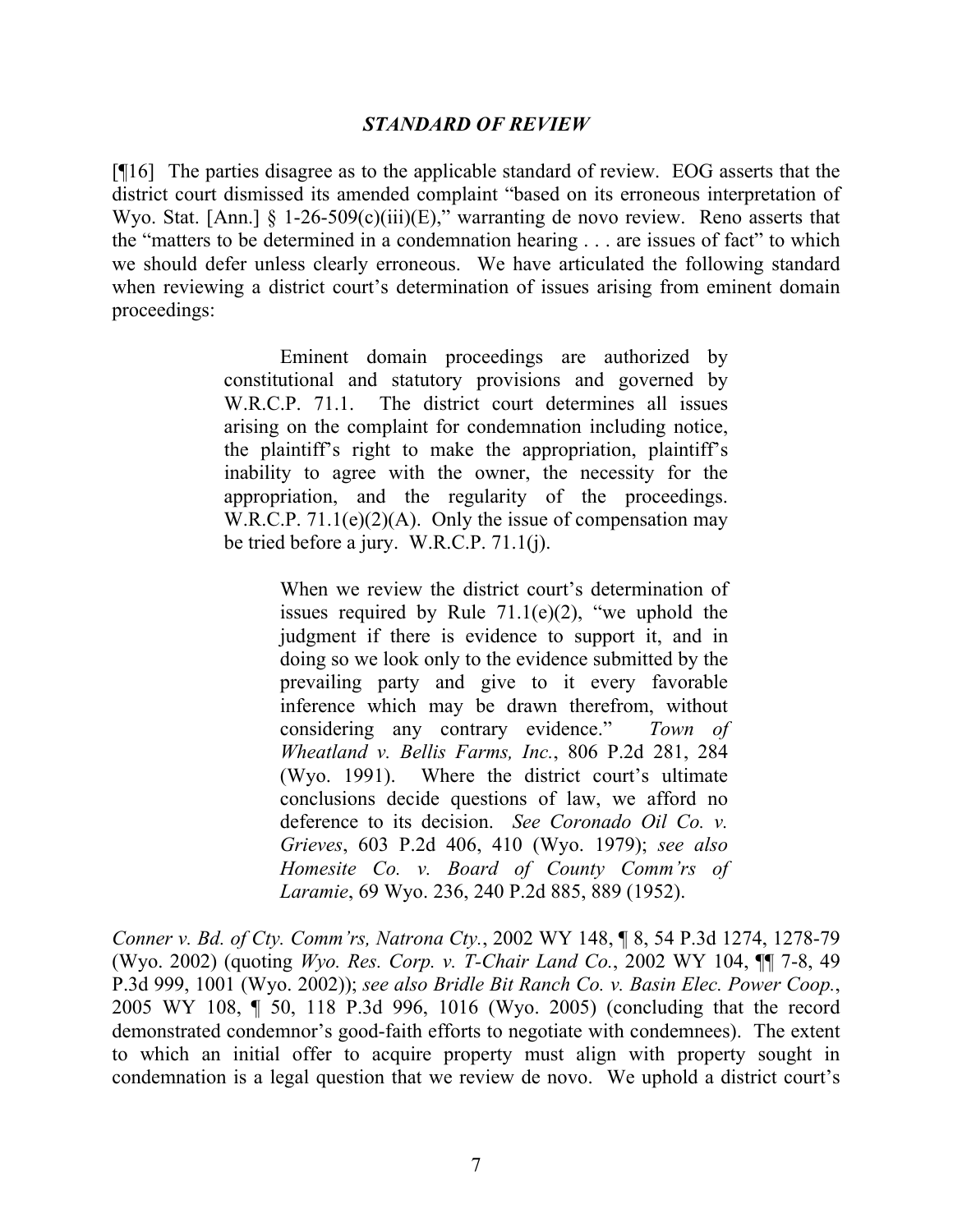factual determination that a condemnor failed to engage in good-faith negotiations if there is evidence to support it.

# *DISCUSSION*

[¶17] EOG argues that it complied with the Wyoming Eminent Domain Act because there is no requirement that an initial offer must precisely mirror the property ultimately sought through condemnation. It asserts that "the 'property sought' through both offer letters and through condemnation was an easement across [Reno's] property" because the proposed amended surface use agreement "would have created easements, including easements for pipelines[.]" It contends that the district court engrafted non-existent requirements onto the Act, including a limitation on "the method and type of property right a party must seek to condemn" and a requirement that the price offered in negotiation "must be fixed and not payable over time." Reno counters that EOG's initial and final offers "were substantially and materially different than the eventual condemnation action to take 70 acres for the BNN pipeline easement," thus depriving Reno of the "opportunity to avoid litigation by accepting an offer pertaining to the BNN pipeline easement."

[¶18] "Eminent domain is the State's right and power to appropriate private property to promote the general welfare." *Wyo. Res. Corp.*, 2002 WY 104, ¶ 9, 49 P.3d at 1001 (citing *Coronado Oil Co*., 603 P.2d at 410). The power of eminent domain is recognized in Article 1, Section 32 of the Wyoming Constitution, which states:

> Private property shall not be taken for private use unless by consent of the owner, except for private ways of necessity, and for reservoirs, drains, flumes or ditches on or across the lands of others for agricultural, mining, milling, domestic or sanitary purposes, nor in any case without due compensation.

Sections 1-26-814 and -815 of the Wyoming Eminent Domain Act extend the right to acquire easements via eminent domain to oil and gas companies. Wyo. Stat. Ann. §§ 1- 26-814 and -815 (LexisNexis 2019). To exercise eminent domain, the condemnor must show that: 1) "public interest and necessity require the project"; 2) the project is designed in a manner "compatible with the greatest public good and the least private injury"; and 3) the property sought is "necessary for the project." Wyo. Stat. Ann. § 1-26-504(a).

[¶19] Further, section 1-26-509 requires a condemnor to "make reasonable and diligent efforts to acquire property by good faith negotiation" before instituting condemnation proceedings. Wyo. Stat. Ann. § 1-26-509(a); *see also* Wyo. Stat. Ann. § 1-26-510 ("[A]n action to condemn property may not be maintained over timely objection by the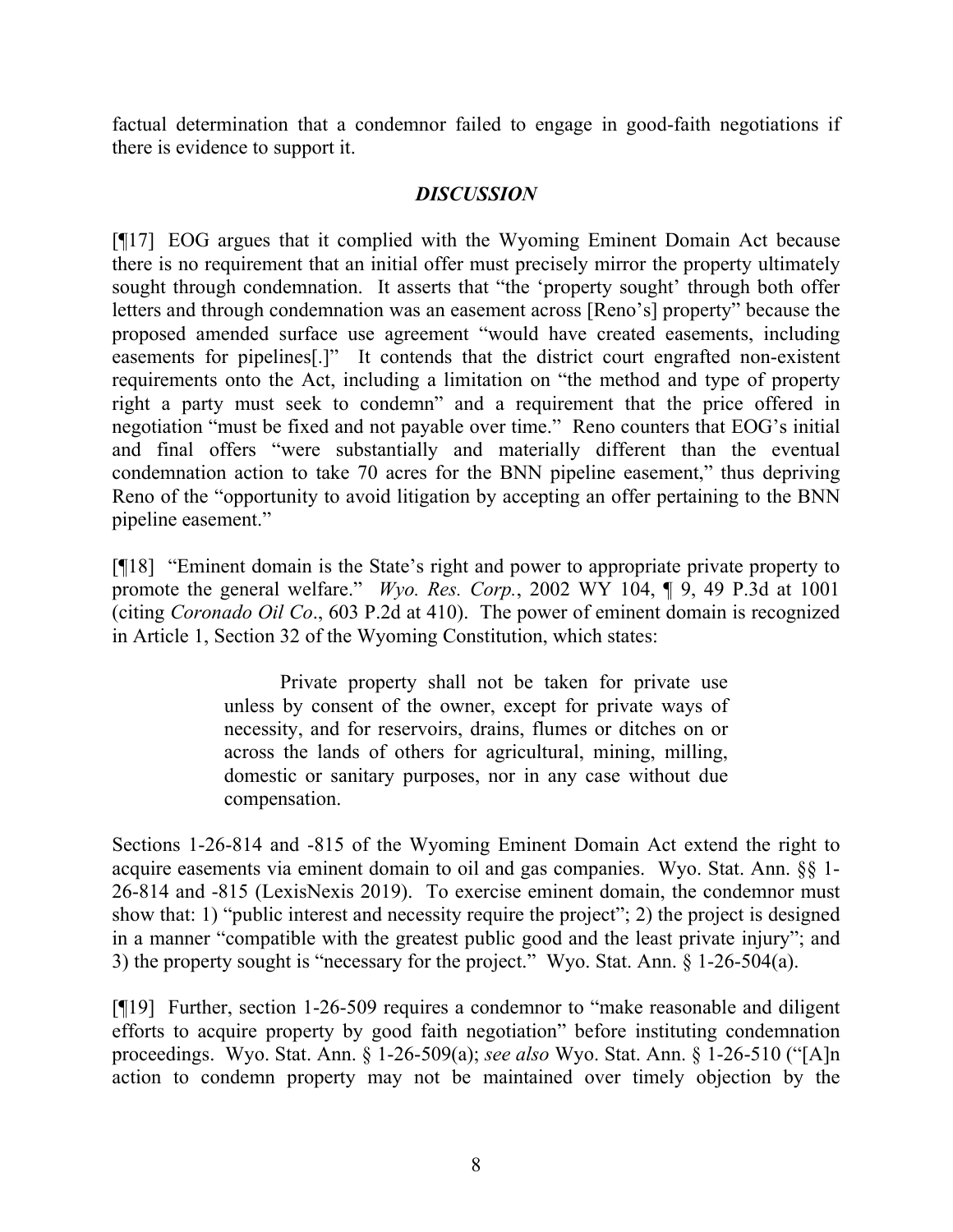condemnee unless the condemnor made a good faith effort to acquire the property by purchase before commencing the action."). These good-faith negotiations must include written notice:

> (i) To the extent reasonably known at the time, the proposed project, the land proposed to be condemned, plan of work, operations and facilities in a manner sufficient to enable the condemnee to evaluate the effect of the proposed project, plan of work, operations and facilities on the condemnee's use of the land;

. . .

(iii) An initial written settlement offer that shall include:

(A) A description of the general location and extent of the property sought, with sufficient detail for reasonable identification;

(B) An offer that, at the condemnee's request, a representative of the condemnor will tour the property sought with the condemnee . . . ;

(C) An estimate of the fair market value of the property sought and the general basis for such estimate;

(D) A discussion of the reclamation planned by the condemnor for the property disturbed by the condemnor's project;

(E) An offer to acquire the property sought, allowing the condemnee up to sixty-five  $(65)$  days ... to respond or make a counter-offer in writing; and

(F) A written notice that the condemnee is under no obligation to accept the initial written offer . . . .

Wyo. Stat. Ann. § 1-26-509(c). Condemnation proceedings are conducted pursuant to W.R.C.P. 71.1, which allows the court to grant a condemnor immediate possession of the property sought if it determines all statutory requirements have been met, pending resolution of the issue of compensation. W.R.C.P.  $71.1(e)(2)(A)-(E)$ , (j). The district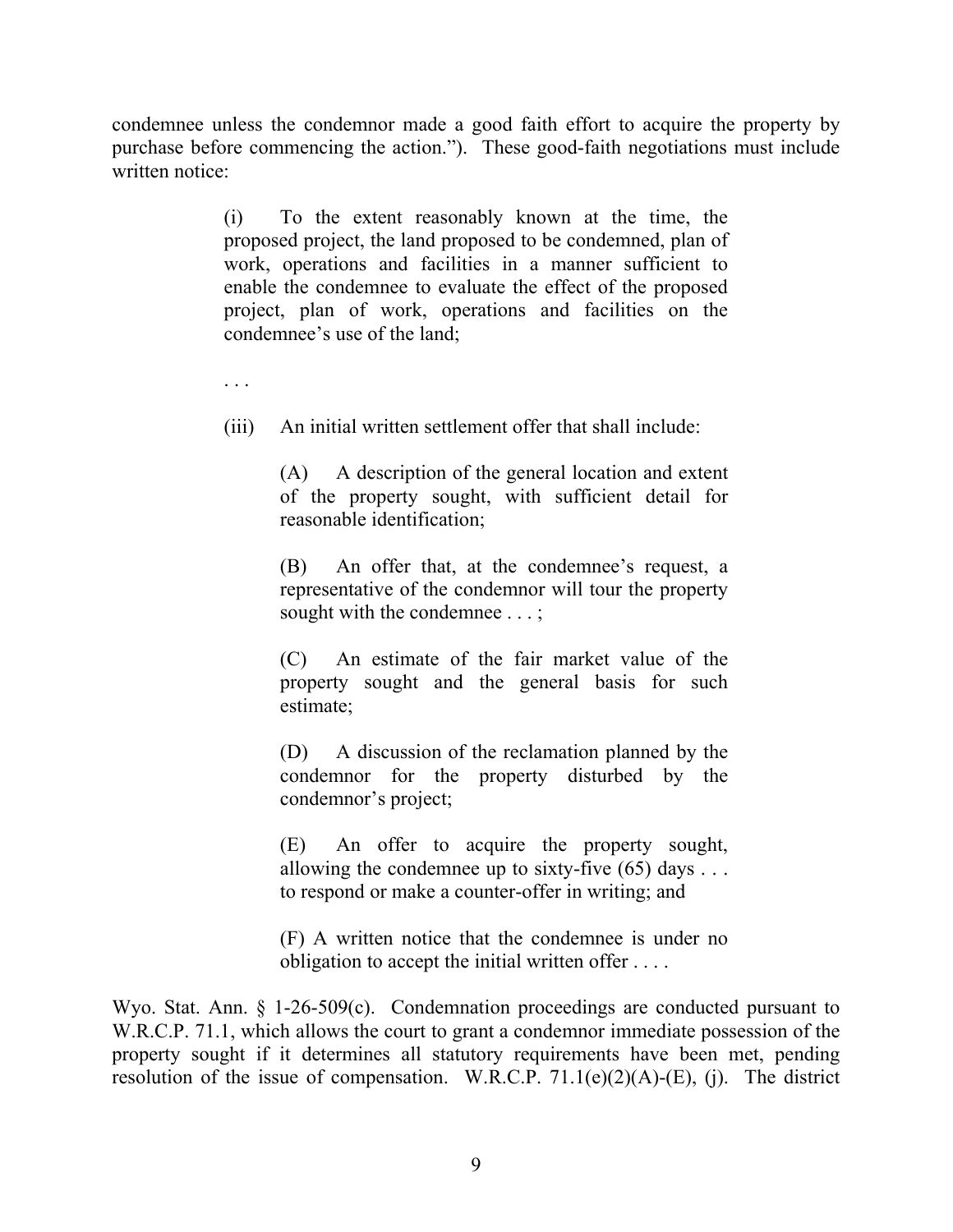court concluded that EOG did not satisfy section 1-26-509's good-faith negotiation requirement because "EOG failed to make an offer to acquire the property sought under [subsection]  $(c)(iii)(E)$ ."

[¶20] Although our caselaw does not address the good-faith negotiation requirement in great depth, it is a common statutory prerequisite to the exercise of eminent domain. *Nichols on Eminent Domain*, Ch. 24, § 24.11[3], at 24-132 (Matthew Bender, 3rd ed.). Its purpose is to encourage parties to resolve disputes by agreement, thus preventing needless condemnation proceedings and expenses. *Id.* at § 24.13[1][a], at 24-155. In *Conner*, we deferred to the district court's finding that "[a]though the parties were unable to agree," the condemnor "complied with the negotiation requirements of  $\S$  1-26-509 through discussions, meetings, proposals, and counterproposals and no bad faith or abuse of discretion was shown." *Conner*, 2002 WY 148, ¶ 22, 54 P.3d at 1283; *see also Bridle Bit Ranch Co.*, 2005 WY 108, ¶¶ 49-50, 118 P.3d at 1016 (concluding that the record evidenced condemnor's good-faith attempts to negotiate for the property it later sought to condemn). Neither of these cases addressed the extent to which a condemnor's initial offer must align with the property sought in the condemnation action. Other jurisdictions considering this question have reached different conclusions.

[¶21] Some courts have concluded that variations between property sought in initial offers and that sought in condemnation proceedings is not fatal to the condemnation action. For example, in *Bd. of Cty. Comm'rs of Mesa Cty. v. Blecha*, the Colorado Court of Appeals held that the condemnor had satisfied the good-faith negotiation requirement where it had initially offered to acquire a twenty-foot-wide easement but then sought to condemn only a ten-foot-wide easement that "had been part of the original twenty[.]" 697 P.2d 416, 418 (Colo. App. 1985). Similarly, in *Blaize v. Pub. Serv. Co. of Indiana, Inc.*, the court considered whether "variances . . . between the original offer and the complaint filed" were fatal to the condemnation action. 301 N.E.2d 863, 865 (Ind. App. 1973). The variances included:

> the alleged fact that [the condemnor] did not specifically show [the condemnee] where the power line would cross his property, that the complaint . . . specified four towers on parcel 91, while the proposal was not specific on the matter; that the proposal specified certain rights of [the condemnor], such as ingress and egress, removal of endangering obstructions, etc., while the complaint was silent on these points; and a variance on the description on parcel 93.

*Id.* The court considered testimony detailing the condemnor's numerous offers to place the easement in a location acceptable to the condemnee and the condemnee's testimony indicating that he understood where the easement would be located. *Id.* at 866. It held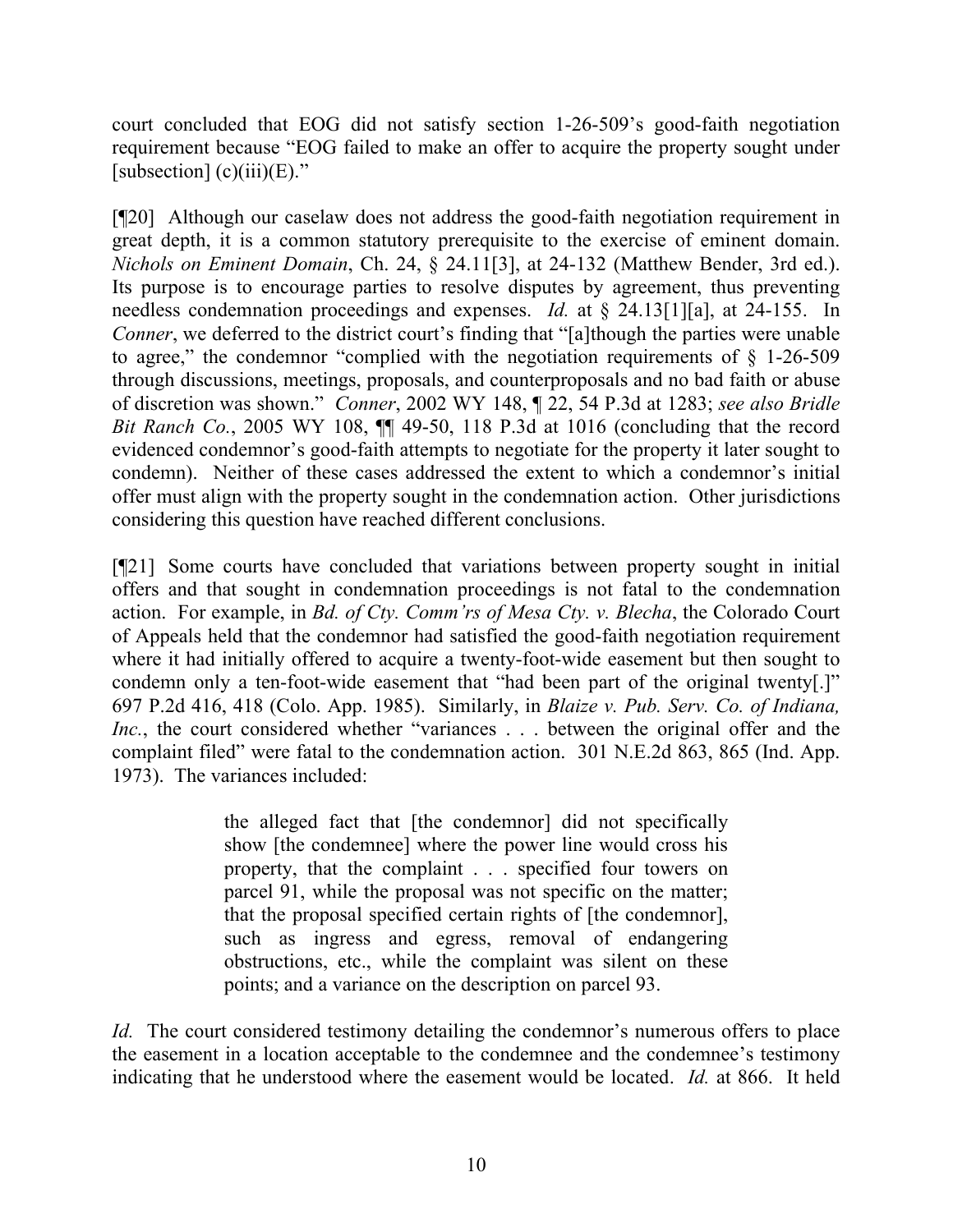that "[w]hile there were some differences in the [condemnor's] offers" it had negotiated in good faith under the "particular circumstances" of the case. *Id*. *See also* 27 Am. Jur. 2d *Eminent Domain* § 397 Negotiation over precise interest or parcel (May 2020 Update) (collecting cases where "a difference between the subject matter of the preliminary negotiations and the property or interest sought in the condemnation proceeding" was not fatal).

[¶22] Other courts have come to the opposite conclusion. In *Dzur v. Northern Indiana Pub. Serv. Co.*, the condemnor offered to purchase a 200-foot-wide easement from the condemnee, but then sought to condemn a 150-foot-wide easement. 278 N.E.2d 563, 566 (Ind. 1972). The court held that before the condemnor could proceed with its condemnation action, it had to first make an offer to purchase a 150-foot-wide easement. *Id.* It reasoned that "[t]here can be no compliance with [the good-faith negotiation] requirement unless the subject of negotiation is clear to both parties" and that the offer might have been accepted had it "related to the property" subject to the condemnation proceedings. *Id.*; *see also City of Cape Girardeau v. Robertson*, 615 S.W.2d 526, 530 (Mo. Ct. App. 1981) (holding condemnor failed to satisfy good-faith negotiation requirement where it sought to condemn a "permanent construction easement" but had not offered "any remuneration for burdening the parcels in question with a perpetual easement"); 27 Am. Jur. 2d *Eminent Domain* § 397 (saying "negotiations preceding an action to take property ordinarily must relate to the precise parcel or interest that the condemnor seeks to acquire by condemnation" and collecting cases).

[¶23] These cases merely reveal that whether an offer for property different from that sought in condemnation satisfies the good-faith negotiation requirement depends on the particular facts and circumstances of each case. *See Nichols* Ch. 24, § 24.11[4], at 24- 134, *supra* ("The essence of good faith is an abstract and intangible quality which defies statutory definition. Every good faith prerequisite challenge presents a unique set of facts, parties, and circumstances to the trier of fact."). The facts and circumstances of this case support the district court's conclusion that EOG failed to satisfy the good-faith negotiation requirement.

[¶24] The property EOG ultimately sought to condemn was a needle in the haystack of the original offer. While true that the 70 acres sought in the condemnation proceeding were contained within the roughly 2,100 acres addressed in EOG's initial offer, Reno could not have known that it had the option to accept the offer only as to those 70 acres (nor is it evident that it was, in fact, an option at the time). It was not at all clear that the discrete 70 acres were the subject of the negotiations. *See Dzur*, 278 N.E.2d at 566. Indeed, it seems that even EOG was uncertain as to what it was negotiating for, given its confusion concerning the extent of its rights under the existing surface use agreement and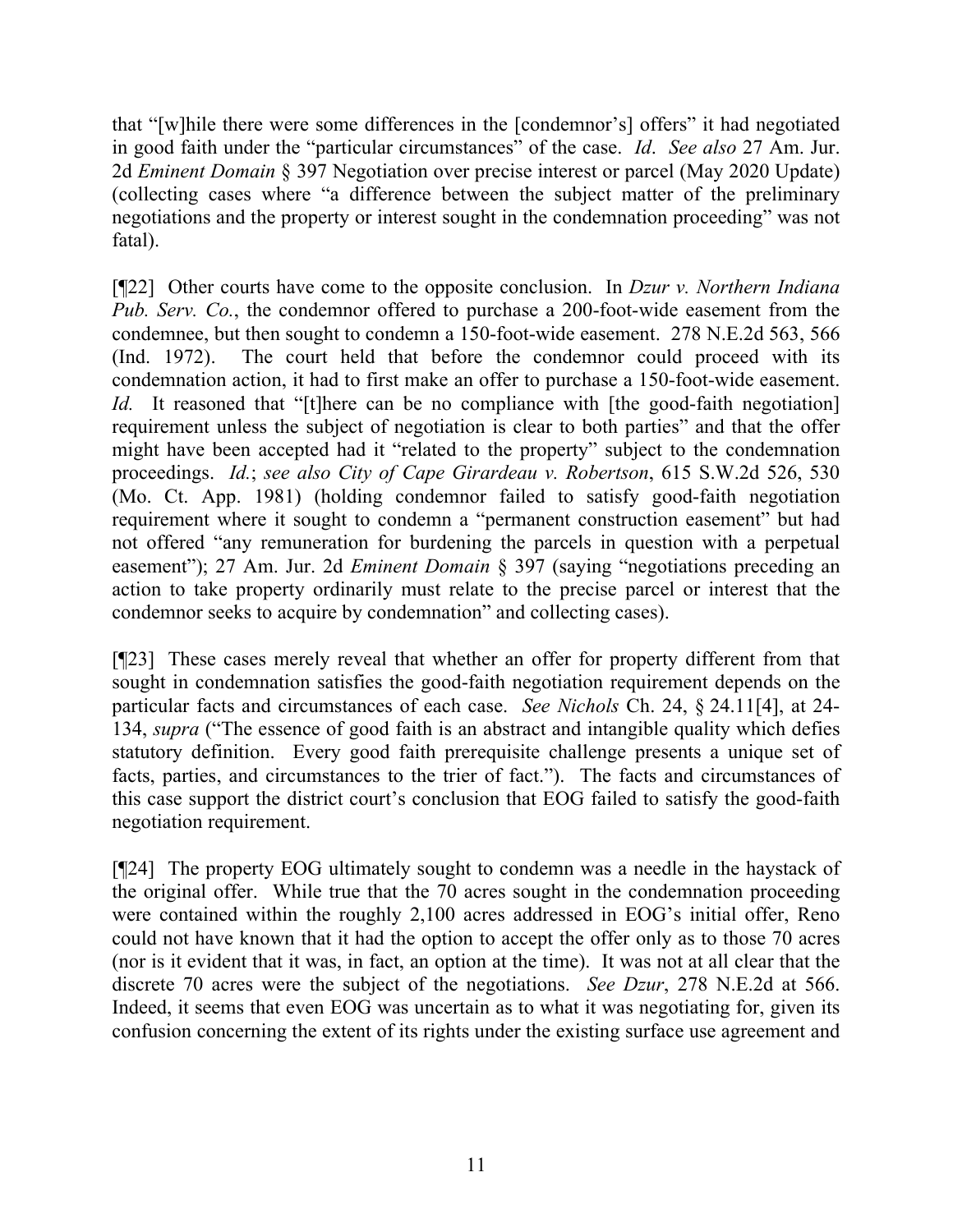its withdrawal of the vast majority of the acreage from its condemnation action once those rights became clear.<sup>[4](#page-12-0)</sup> See, e.g., Plaintiff EOG Resources, Inc.'s Motion for Leave to Amend EOG's Complaint in Condemnation, at ¶ 11 ("Reno's testimony at the August hearing clarified uncertainty over EOG's rights under the parties['] existing surface use agreement (the 'SUA'), allowing EOG to pursue certain surface access through the SUA instead of through condemnation."). Contrary to EOG's assertions, we do not find it reasonable to expect Reno to have deduced that the offer contained a discrete sub-offer for the 70-acre pipeline easement from the map, financial summary chart, and proposed agreements covering 2,100 acres and containing a multitude of well-site locations, access roads, pipelines, compressor stations, communication towers, water sources, water ponds, etc.

[¶25] EOG claims the district court's holding deprives condemnors and condemnees of the ability to negotiate to acquire the property sought via contract because it erroneously relied on the difference between an offer for a surface use agreement and a condemnation action for an easement to conclude that there was no good-faith offer for the property sought.<sup>[5](#page-12-1)</sup> EOG asserts this conclusion will require a burdensome, exact match between a purchase offer and property rights to be condemned. It does not. The type of property right sought to be acquired is one of several factors that could bear on whether an initial offer sufficiently described the property sought in a subsequent condemnation action. We do not hold that the property sought to be condemned must be identical to the property described in the offer. We do hold, as a matter of law, that there must be a sufficient resemblance between the two to allow a court to conclude that the subject of the negotiation was clear to both parties and that the offer might have been accepted as it related to the property ultimately sought to be condemned. The record supports the conclusion that EOG failed to meet that standard. *See Conner*, 2002 WY 148, ¶ 8, 54 P.3d at 1278 (saying we uphold the district court's determination of issues under W.R.C.P. 71.1(e)(2) if there is evidence to support it); *Black Diamond Energy of Delaware, Inc. v. Wyo. Oil & Gas Conservation Comm'n*, 2020 WY 45, ¶ 45, 460 P.3d 740, 753 (Wyo. 2020) ("[W]e are free to affirm a district court's ruling on any basis appearing in the record.") (internal quotation marks omitted).

<span id="page-12-0"></span><sup>4</sup> The parties disputed the extent of EOG's rights under the existing surface use agreement. *See, e.g.*, Initial Offer Letter, at 3 ("[A]s you know, [Reno] and EOG are parties to pending litigation . . . which concerns EOG's rights and interests under a certain Surface Use Agreement dated September 21, 2010."). In its counteroffer, Reno informed EOG that it believed "the existing SUA authoriz[ed EOG] to undertake most of [its] proposed development" so long as it strictly complied with the SUA. Instead of ironing out the extent of its rights under the existing SUA, EOG apparently sought to bypass the issue by condemning the rights instead.

<span id="page-12-1"></span><sup>5</sup> EOG also points out that its initial offer did contain an offer to acquire an easement. *See, e.g.*, Initial Offer Letter, at 1 ("EOG is seeking to acquire access rights-of-way *and easements* across [Reno] property . . . as well as surface use rights . . . .") (emphasis added).